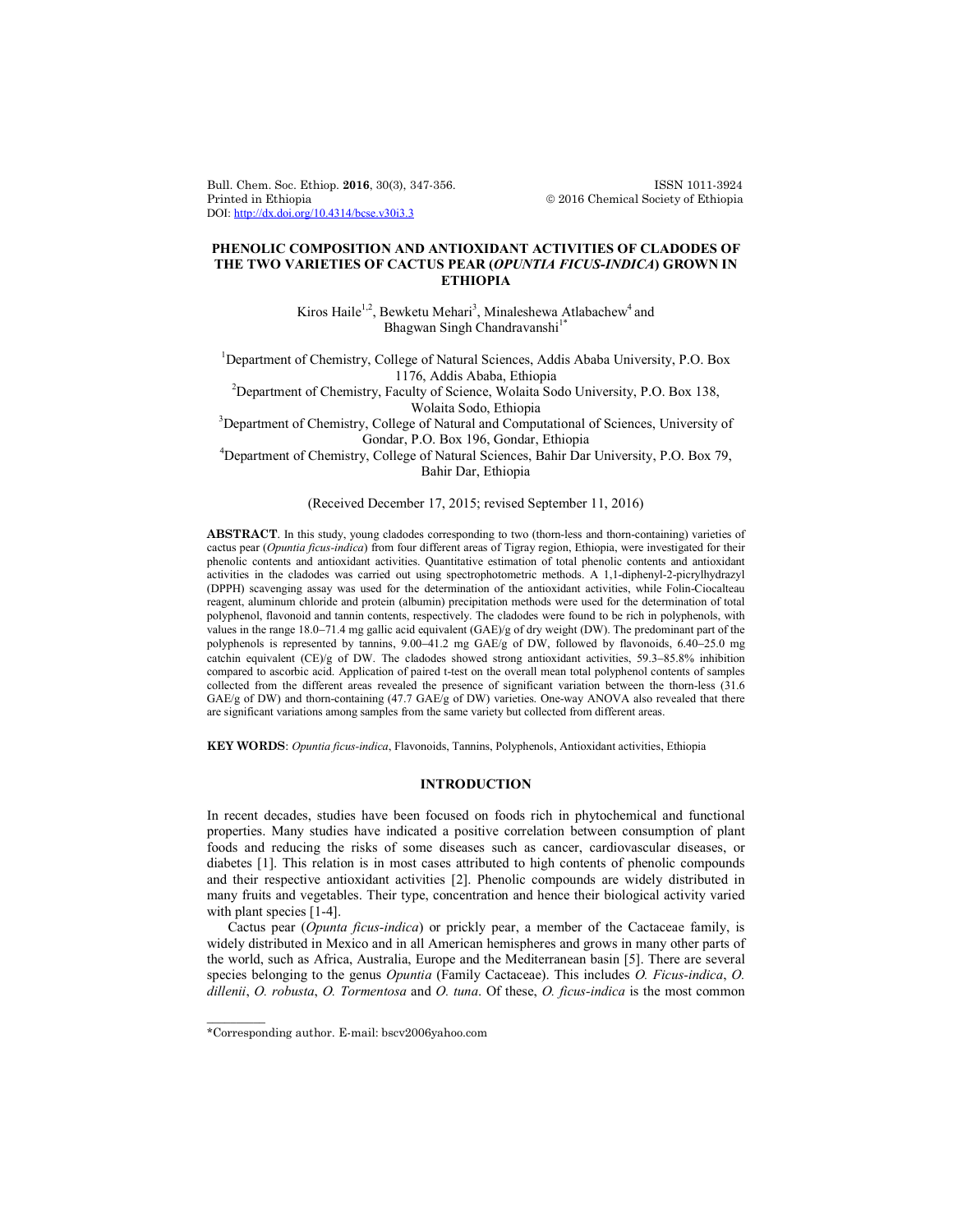species that is grown in Ethiopia [6-8]. Cactus pear (*O. ficus-indica*) is commonly known in Ethiopia as "Beles" [6, 9].

The farmers of northern Ethiopia identified several locally grown varieties of cactus pear that varied in their morphological characteristics. Among these characteristics, the presence or absence of spines is one of the basic parameters to identify the cladodes varieties [9].

Cactus pears were largely ignored by the scientific community until the beginning of the 1980s when several studies and reports were published on their biological functions. More recent investigations on the chemical components and the nutritional value of *Opuntia* have attracted attention in the food, nutritional and even pharmacological sciences [6, 8, 10-12].

In the past only the fruit was considered to be nutritious and the leaves were used for animal feed. However, recently, the young leaves (cladodes) of *O. ficus-indica* is found to be nutritious and believed to have medicinal property. Freshly harvested cactus pear cladodes are regarded as vegetables; they present a high content of water and a minor proportion of dietary fiber, lipids, proteins and calcium. Other constituents are antioxidants, such as ascorbic acid, phenolic compounds, β-carotene, lutein and xanthophylls [13-17]. This part of the plant is known for its medicinal properties, such as an auxiliary treatment for obesity, and gastrointestinal or cardiovascular disorders. These extracts also decrease the levels of cholesterol and serum glucose [18, 19]. But, due to lack of well documented information about its nutritional quality, cactus pear is underutilized plant in Ethiopia and it has not been used as an alternative source of food nutrition in different parts of the country.

Few papers have been reported on the antioxidant activity and phenolic composition of cladodes of *O. ficus-indica* grown in the overseas. As per the report of Dib *et al.* [15], the composition of phenolic compounds of cladodes of *O. ficus-indica* is found to be: total polyphenols  $26.7\pm0.2$  (mg GAE/g DW), flavonoids 11.9 mg CE/g DW and total tannin 6.45±0.11 (mg GAE/g DW). Furthermore the composition of different extracts of Algerian cladode of *O. ficus-indica* was reported in terms of  $IC_{50}$  (mg/mL) values as polyphenols total  $0.6\pm0.1$ , flavonoids (ethyl ether) 5.3 $\pm0.02$ , flavonoids (ethyl acetate) 1.81 $\pm0.01$ , flavonoids (nbutanol) 4.87±0.06, tannins 0.95±0.007 and ascorbic acid 0.13±0.002 [15].

However, there is no such report on Ethiopian *O. ficus-indica.* It has to be noted that plant nutrients are dependent on the type of the plant species, soil type, geographical location, over all climatic conditions of the region, harvesting season and maturity stage of the plant. Thus, the aim of this study was to investigate the phenolic composition (total polyphenol, flavonoid and tannin) and antioxidant activity of *O. ficus-indica* grown in Ethiopia.

## **EXPERIMENTAL**

#### *Chemicals and reagents*

All the chemicals and reagents used in this study were of analytical grade reagents with highest purity. These chemicals and reagents were: anhydrous sodium carbonate (Research Lab Fine Chem Industries, Mumbai, India); L-ascorbic acid 98% (Vitamin C, BDH Chemicals Ltd., Pool, England); sodium molybdate dehydrate 98% (BDH Laboratories Supplies, Poole, England); anhydrous sodium sulfate (Research-Lab Fine Chem Industries, Mumbai, India); anhydrous aluminum chloride and sodium nitrite (Fluka, Switzerland); ovalbumin, sodium carbonate decahydrate and ethanol (Research Lab Fine Chem, Mumbai, India); sodium acetate, sodium hydroxide and ascorbic acid (BDH, England); D-catechin, hydrochloric acid, 1,1-diphenyl-2 picrylhydrazyl and methanol (Sigma Aldrich); sodium tungstate dihydrate and phosphomolybdic acid (Scharlau Chemie, Spain).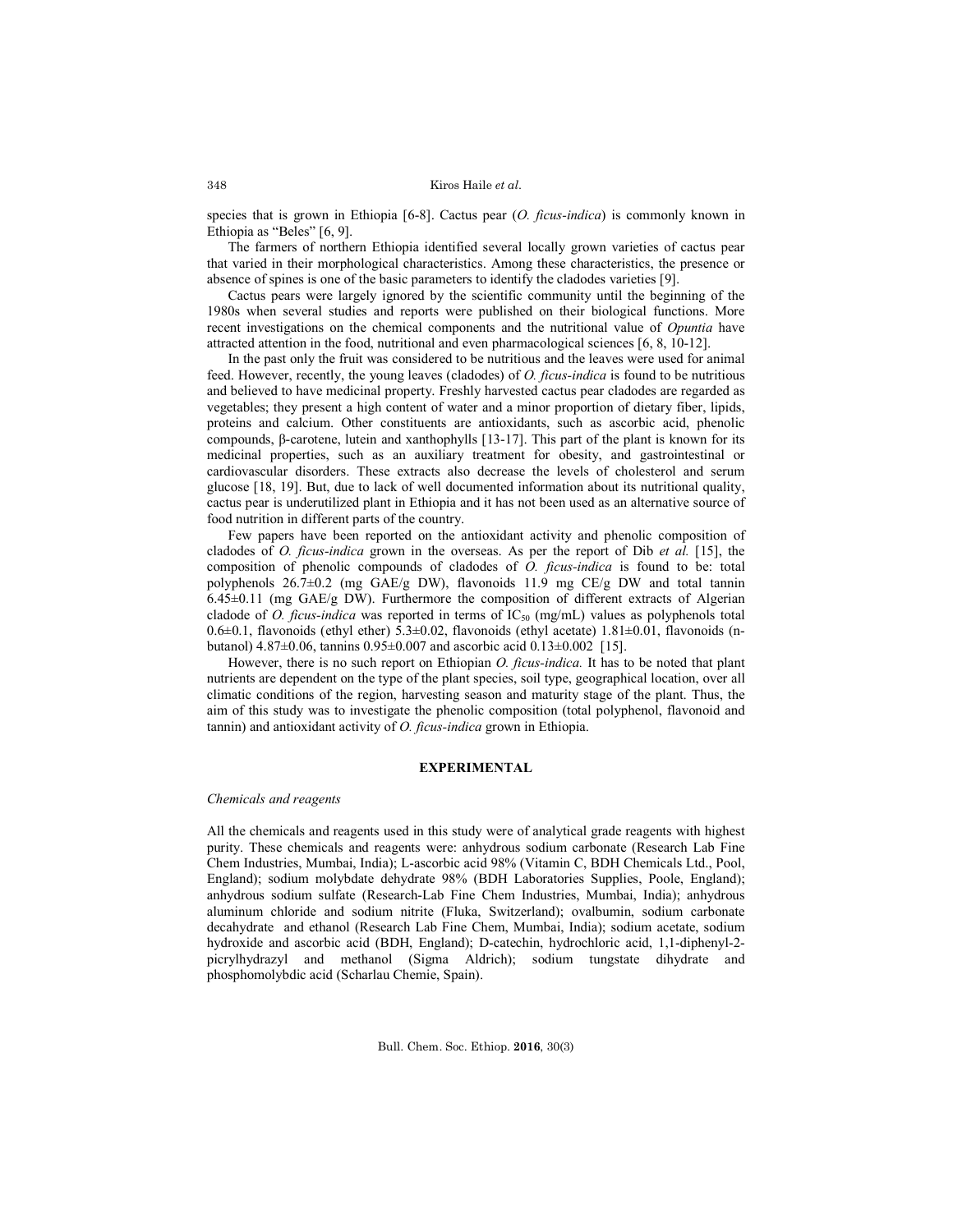Phenolic composition and antioxidant activities of cladodes of two varieties of cactus pear 349

### *Apparatus and equipments*

Electronic blending device (Moulinex, France), electronic balance (WL 3000, Adam Equipment Co. Ltd., UK), Whatman® filter paper 110 mm (Whatman International Ltd, Maid-Stone, England), pipettes (Pyrex, USA), micropipettes (Dragonmed, 10-100 µL, Shangai, China) and UV-VIS spectrophotometer (Perkin Elmer Lambda 900, USA) were used in the study.

### *Collection of plant material*

Samples from two different varieties (thorn-less and thorn-containing) of cactus pear cladodes were collected from farm fields in four districts (weredas) of Tigray (Ethiopia). The cladodes were grown without using any fertilizer during the summer. From each of the four districts, samples of 4 kg each of prickly pads of the cladodes, corresponding to each of the two varieties, were collected from four different sites at different maturity stages. Thirty two cladodes from eight plants (four cladodes from one plant) were collected from each sampling site to prepare bulk samples. Accordingly, a total of eight bulk samples, four from each variety were collected. The geographical locations of the sampling areas are given in Table 1. A clean plastic knife was used to cut the sample material from the mother cladodes. All the samples were collected in polyethylene plastic bags.

The sampling areas were chosen based on their commercial importance and for their high production and consumption of the fruits of the cladodes of cactus pear by the local people in the region. Besides, many parts of the selected areas are covered by these specific plant varieties.

| Sample area | Longitude  | Latitude             | Altitude (m) |
|-------------|------------|----------------------|--------------|
| Adigrat     | 39°27'39"E | 14°16'37"N           | 2.457        |
| Addishihu   | 39°31'1"E  | 12°56'3"N            | .324         |
| Mekhoni     | 39°38'44"E | $12^{\circ}47'55''N$ | .520         |
| Machew      | 39°32'35"E | 12°47'2"N            | 2,479        |

Table 1. Geographical location of the sample areas.

#### *Sample preparation*

The nopal pads of the cladodes of cactus pear were washed with distilled water and disinfected using commercial 10% sodium hypochlorite solution in order to eliminate microorganisms. The thorns of the plant material were removed manually and the pads were cut into small slices in order to facilitate the drying process. The prickly pads were air dried in an open room at room temperature for three weeks. Finally, the prickly pads were pulverized to fine powder and stored at room temperature until analysis.

# *Extraction of the plant material for phenolic analysis*

The dried and ground cladodes (10 g) were extracted with 200 mL of methanol-water (70/30,  $v/v$ ) by maceration at room temperature for 24 hours. Then the extracts were filtered through Whatman No. 1 filter paper. Finally, the filtrate was stored in a refrigerator at 4  $^{\circ}$ C for further investigation and analysis.

## *Preparation of Folin-Ciocalteau reagent*

Folin-Ciocalteau reagent was prepared following the procedure reported by Bizuayehu *et al.* [20].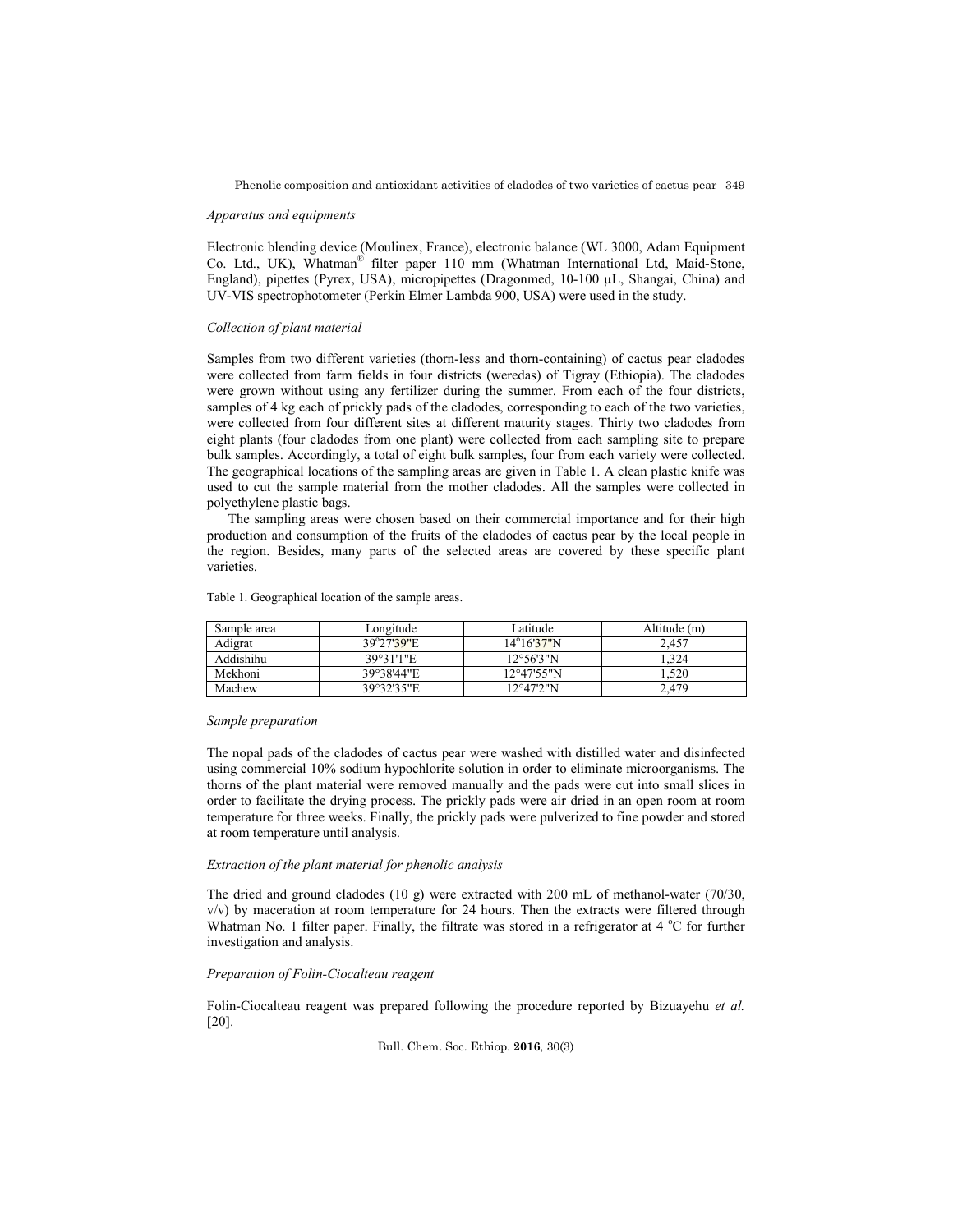Kiros Haile *et al*.

### *Estimation of total polyphenols*

The total polyphenol content was determined using the Folin-Ciocalteu method, which is based on the reduction of phosphotungstate-phosphomolybdate complex by phenolic compounds into a blue reaction product that can absorb visible radiation at 760 nm [21]. An aliquot of 0.20 mL of the extract was mixed with 200 μL of Folin-Ciocalteau reagent, which was previously diluted with double distilled water (1:9). The mixture was allowed to stand for 5 min, and then 2.0 mL of sodium carbonate  $(10\%$ , w/v) was added to the mixture. Finally, the mixture was allowed to stand in dark place for about 90 min and the absorbance was measured at 760 nm against a blank solution using a UV/Visible spectrophotometer. All the measurements were carried out in triplicate and results were expressed as milligram of gallic acid equivalent per gram of dry weight (mg GAE/g DW).

# *Estimation of total flavonoids*

The total flavonoids content in the plant extracts was estimatedusing aluminum chloride assay [22, 23]. Briefly, an aliquot (1.0 mL) of the extract was added to a 10 mL volumetric flask containing 4.0 mL of double distilled water. To this flask  $0.3$  mL of 5% NaNO<sub>2</sub> was added. After 5 min of incubation, 0.3 mL 10% AlCl<sub>3</sub> was added. At the  $6<sup>th</sup>$  min, 2.0 mL of 1.0 M NaOH was added and the volume was adjusted to 10 mL with water. After 10 min, the absorbance of the resulting solution was measured at 510 nm. Catechin was used as a calibrator standard. Catechin was used as standard to express total flavonoid contents of samples as mg catechin equivalent per gram of dry weight (mg CE/g of DW) [24].

### *Estimation of total tannins*

The content of total tannin was estimated by protein precipitation method reported by Atlabachew *et al.* [25] using egg albumin to precipitate tannins in the plant extracts. A portion of 1.0 mL the sample extract was transferred into a centrifuge tube and mixed with 2.0 mL of 5.0 mg/mL egg albumin in acetate buffer solution (0.1 M, pH, 4.6). The mixture was incubated for about 15 min at room temperature, centrifuged at 2000 rpm for 10 min and the supernatant was filtered and used to estimate the non-tannins phenolics.

An aliquot of 200 μL of the supernatant (tannin free) was taken and mixed with 2.0 mL of Folin-Ciocalteau reagent, which was previously diluted with (1:9) double distilled water. A 2 mL of 7% (w/v) sodium carbonate solution ( $Na<sub>2</sub>CO<sub>3</sub>$ ) was added in to the mixture, and the volume was adjusted to 10 mL by adding distilled water. The absorbance of the solution was measured using at 760 nm. The tannin concentration was obtained by difference (before and after precipitation by protein). Calibration curve was constructed using gallic acid solution in water to express results as mg GAE/g of DW.

# *Determination of antioxidant activity*

The antioxidant activity of the cladodes extracts were evaluated using DPPH method reported by Yeddes *et al.* [26] with little modification. A mass of 0.04 g of DPPH was dissolved with a small amount of methanol in a 250 mL volumetric flask. After the DPPH was fully dissolved the flask was filled up to 250 mL using methanol. The control was measured using 3 mL of methanol and 2 mL of DPPH solution. Besides, a stock solution of ascorbic acid was prepared by dissolving 0.02 g of ascorbic acid in 100 mL of water. Generation of standard curve was achieved by preparing different concentrations, 25.0, 12.5, 6.25, 3.125 and 1.56 mg/L, from the stock solution. From each standard solution of ascorbic acid a volume of 1 mL was transferred in to five different test tubes. To each test tube 3 mL of methanol and 2 mL of DPPH solution

Bull. Chem. Soc. Ethiop. **2016**, 30(3)

350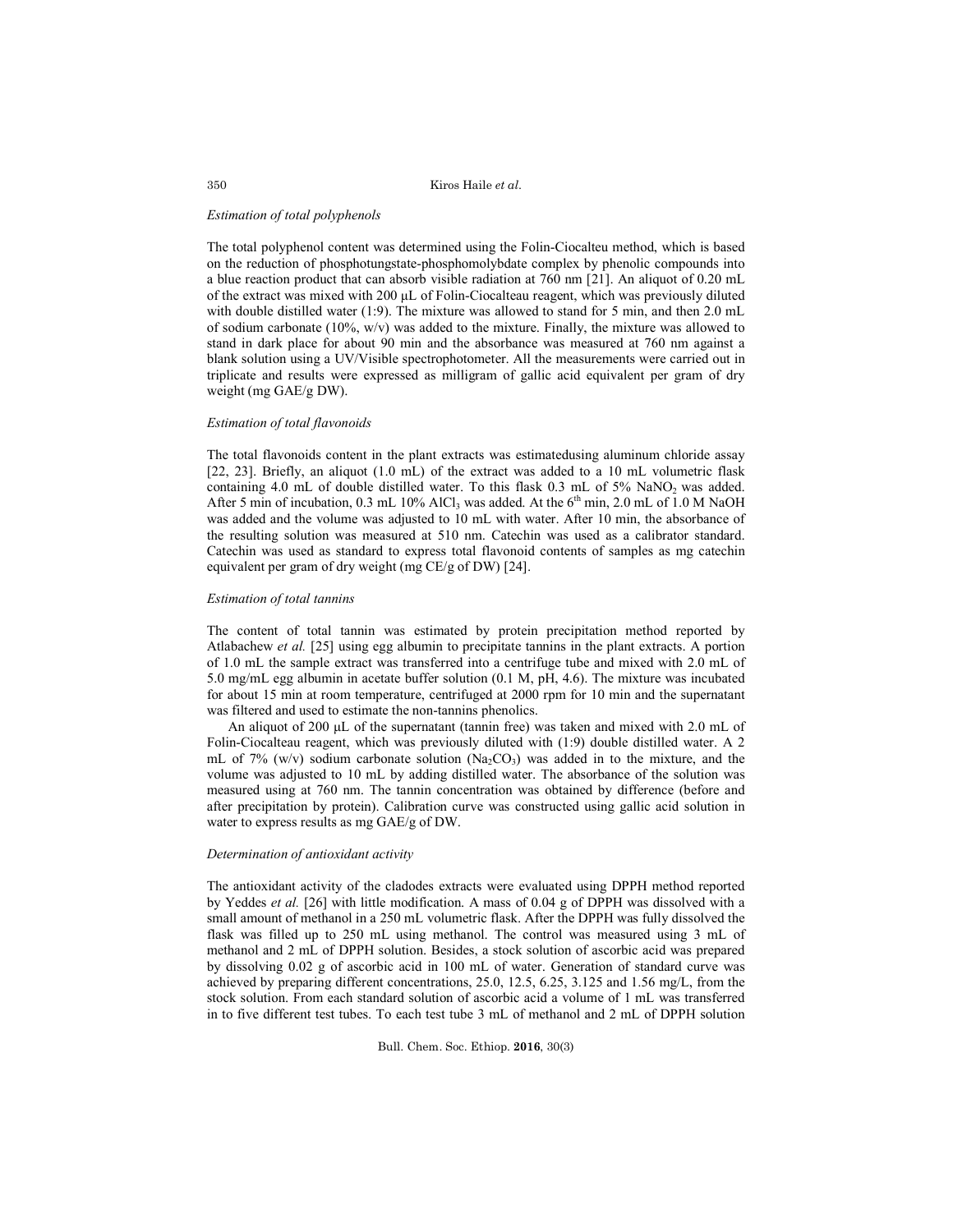was added, the test tubes were covered by paraffin and kept in the dark for 1 hour. Finally the absorbance was measured at 517 nm. For the samples, a 2 mL portion of the extract was mixed with 3 mL of methanol and 2 mL of DPPH. The mixture was kept in the dark for 1 hour. The absorbance was recorded at 517 nm. The results are expressed as mg ascorbic acid equivalent/g of dry weight. The percentage inhibition of the DPPH radical was also calculated [27]. Each sample was analyzed in triplicate.

### *Statistical analysis*

Results are presented as mean  $\pm$  SD from three replicate measurements. One-way ANOVA and paired t-test using IBM SPSS Statistics 20 was used to verify whether there are significant differences in the data obtained from different sampling areas and samples from different varieties of cladodes, respectively. Differences were considered significant when  $\alpha$  < 0.05.

## **RESULTS AND DISCUSSION**

## *Total polyphenols*

It has been well documented that the polyphenol content of plant materials is strongly associated with their antioxidant capacity [28]. Phenolics are the principal plant compounds with antioxidant capacity attributable to their redox properties, which exhibit an important function in neutralizing free radicals [29].

The results of the determination of total phenolics are given in Table 2. The total polyphenol content of the cladodes varies in the range  $18.0-71.4$  mg  $GAE/g$  of DW across the different sampling areas and varieties. The concentration of polyphenols found in Ethiopian cladodes is much higher than those (3.82–5.71 mg GAE/g of DW) reported by Ramirez-Moreno *et al.* [30] on the level of polyphenols in cladodes of the two varieties. On the other hand, the amount (26.7 mg GAE/g of DW) reported by Dib *et al.* [15] fall in the range found in Ethiopian cladodes.

The extracts of cladodes of *O. ficus-indica* were found to have varied level of total polyphenol contents among the sampling sites and varieties (Table 2 and 3). The total polyphenol content ranged from 18.0 $\pm$ 0.55 to 47.5 $\pm$ 0.63 mg GAE/g and 23.0 $\pm$ 0.54 to 71.4 $\pm$ 2.4 mg GAE/g of DW in the thorn-less and thorn-containing cladodes varieties, respectively. The thorn-less cladodes samples from Adigrat and Addishihu showed higher total polyphenol contents, with mean value of 47.5 and 36.5 mg GAE/g of DW, respectively, followed by samples from Mekhoni (24.0 mg GAE/g of DW) while the lower values were recorded for samples collected from Machew (18.0 mg GAE/g of DW). One-way ANOVA Duncan's multiple range test revealed that there is significant difference between thorn-less cladodes samples collected from different areas. The observed difference might be attributable to differences in climatic factors and soil chemistry of the regions.

A similar trend was also observed for the thorn-containing variety of *O. ficus-indica* cladodes. The decreasing order of total polyphenol contents of thorn-containing cladodes follow: Addishihu > Adigrat > Mekhoni > Machew. One-way ANOVA showed that the total polyphenol contents differ significantly between the studied sample regions indicating that these chemical constituents are highly affected by geographical origin variation.

For samples from the same sampling areas, effect of variety on the level of phenolic composition was also compared using paired t-test statistical tool. It was observed that the thorn-containing cladodes found to contain significantly higher concentration of total polyphenol than thorn-less cladodes collected from the same areas. This signifies that varietal difference has significant effect on the cladodes phytochemical composition. Application of paired t-test on the overall mean total polyphenol contents of samples collected from the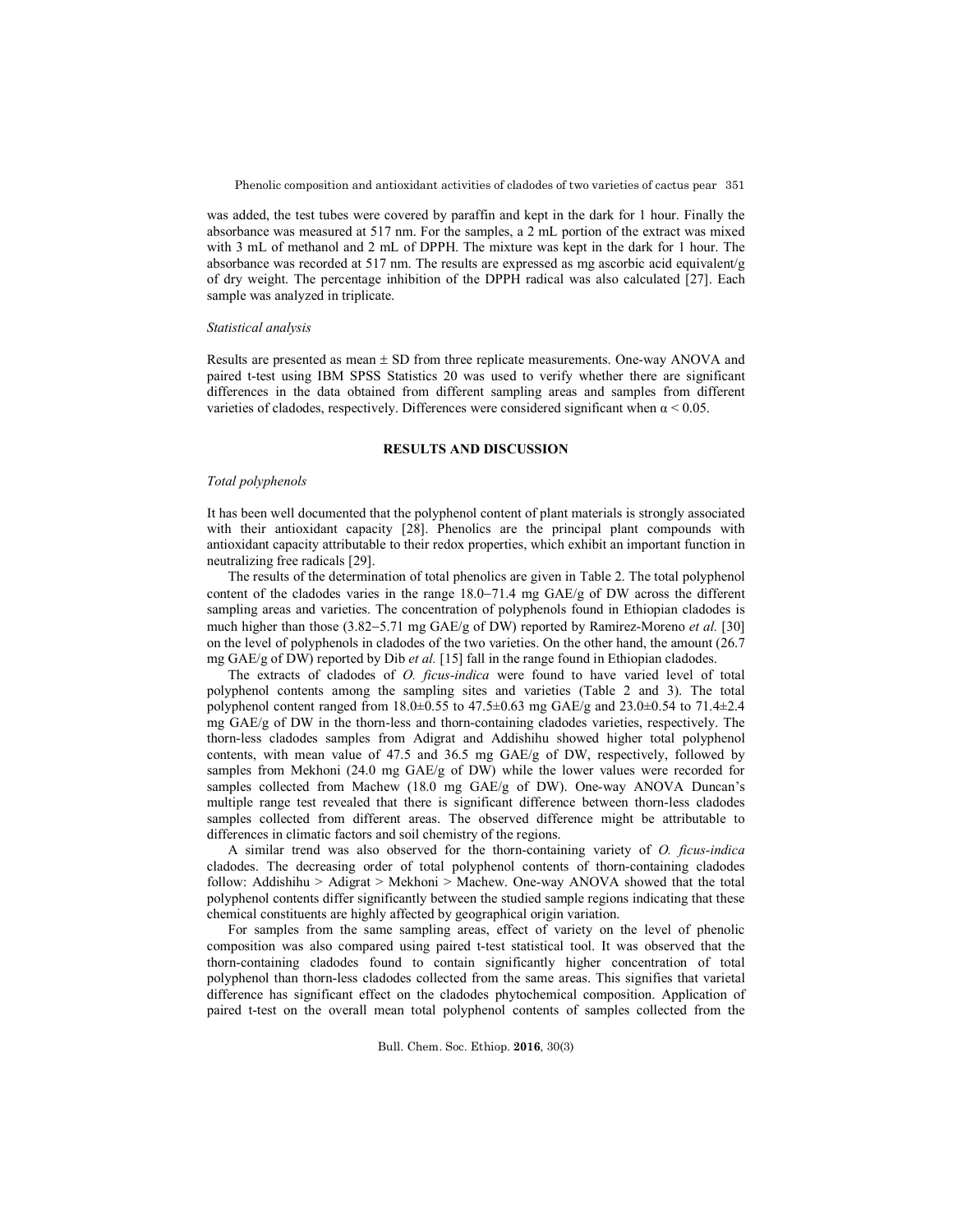### Kiros Haile *et al*.

different areas revealed the presence of significant variation between the thorn-less (31.6 GAE/g of DW) and thorn-containing (47.7 GAE/g of DW) varieties (Figure 1).



Figure 1. Bar graph showing the total tannin, flavonoid and polyphenol composition of the thorn-less and thorn-containing cladodes of *O. Ficus-indica* grown in Ethiopia.

Table 2. Total polyphenols, flavonoids and tannins contents of thorn-less cladodes of *O. Ficus-indica*\* .

| Sampling area | Polyphenols                 | <b>Flavonoids</b>           | Total tannin                |
|---------------|-----------------------------|-----------------------------|-----------------------------|
|               | mg $GAE/g$ of DW            | mg CE/g of DW               | mg GAE/g of DW              |
| Addishihu     | $36.5 \pm 1.4^a$            | $13.1 \pm 1.8$ <sup>d</sup> | $15.0 \pm 0.8^{\text{a}}$   |
| Adigrat       | $47.5 \pm 0.6^{\circ}$      | $9.60 \pm 0.6^{\circ}$      | $25.6 \pm 1.6^{\circ}$      |
| Machew        | $18.0 \pm 0.6$ <sup>c</sup> | $6.40 \pm 0.2$ <sup>c</sup> | 9.00 $\pm$ 0.5 <sup>c</sup> |
| Mekhoni       | $24.2 \pm 1.5^{\circ}$      | $10.5 \pm 0.7$ <sup>b</sup> | $14.2 \pm 1.3^{\text{a}}$   |

\* Similar letters within a column indicates absence of significant difference.

Table 3. Total polyphenols, flavonoids and tannins contents of thorn-containing cladodes of *O. Ficusindica*\* .

| Sampling area | Flavonoids mg CE/g of<br>Polyphenols |                             | Total tannin                |  |
|---------------|--------------------------------------|-----------------------------|-----------------------------|--|
|               | mg GAE/g of DW                       | DW                          | mg $GAE/g$ of DW            |  |
| Addishihu     | $71.4 \pm 2.4^{\mathrm{a}}$          | $25.0 \pm 1.2^a$            | $41.2 \pm 1.7^{\circ}$      |  |
| Adigrat       | $67.4 \pm 1.9^{\circ}$               | $10.9 \pm 0.5^{\circ}$      | $22.1\pm3.4^{\circ}$        |  |
| Machew        | $23.0 \pm 0.5$ <sup>c</sup>          | $7.30 \pm 1.6$ <sup>c</sup> | $9.10\pm3.0^{\circ}$        |  |
| Mekhoni       | $28.9 \pm 1.2$ <sup>d</sup>          | $7.50 \pm 0.4$ <sup>c</sup> | $13.1 \pm 1.3$ <sup>d</sup> |  |

\* Similar letters within a column indicates absence of significant difference.

## *Total flavonoids*

The total flavonoid contents of the cladode samples are given in Table 2 and 3 as milligram catechin equivalent per gram of dry weight (mg CE/g of DW). The concentration of total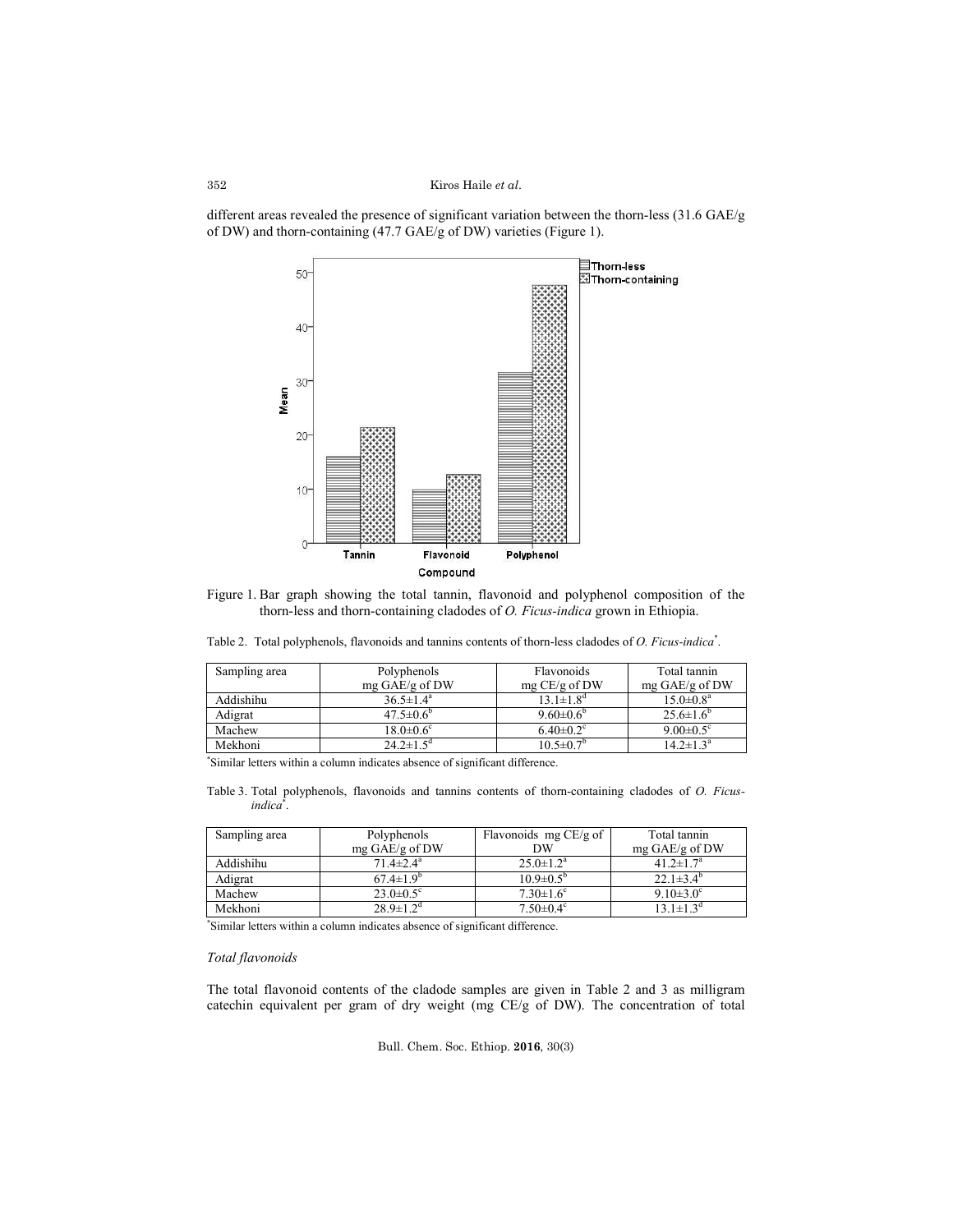Phenolic composition and antioxidant activities of cladodes of two varieties of cactus pear 353

flavonoids in the cladode was found in the range of 6.44 to 13.1 and 7.29 to 25.0 mg CE/g of DW corresponding to the thorn-less and thorn-containing varieties, respectively.

Among samples of the thorn-less variety grown in the different areas, the highest mean concentration of total flavonoids was found in Addishihu (13.1 mg CE/g of DW) followed by Mekhoni (10.5 mg CE/g of DW), Adigrat (9.62 mg CE/g of DW) and Machew (6.44 mg CE/g of DW) (Table 2). The observed variations among the sampling areas are statistically significant except between samples from Mekhoni and Adigrat.

A similar trend was observed for the cladodes of the thorn-containing variety (Table 3). The highest total flavonoid content was recorded in thorn-containing cladodes from Addishihu (25.0 mg CE/g of DW) district while the lowest was obtained in samples from Machew (7.30 mg CE/g of DW).

Application of paired t-test on the overall mean total flavonoid contents of samples collected from the different areas revealed the presence of significant variation between the thorn-less (9.90 mg CE/g of DW) and thorn-containing  $(12.7 \text{ mg CE/g of DW})$  varieties (Figure 1). While pair wise comparison revealed the highest variation between the thorn-less (13.1 mg CE/g of DW) and thorn-containing (25.0 mg CE/g of DW) samples from Addishihu. Unlike samples from Addishihu, the flavonoid content of the thorn-less (10.5 mg CE/g of DW) cladodes from Mekhoniare found to be significantly higher than the corresponding thorn-containing (7.50 mg CE/g of DW) variety.

Relatively higher concentrations of flavonoids were obtained in some of the studied samples compared to that (11.9 mg CE/g of DW) reported by Dib *et al.* [15]. The total flavonoid content (25.0 mg CE/g of DW) of the thorn-containing samples from Addishihu is much higher than that reported by Dib *et al.* [15]. Comparable results were noticed in thorn-less samples from Addishihu, and Mekhoni as well as thorn-containing samples from Adigrat with the report by Dib *et al.* [15]. On the other hand, significantly lower concentration of flavonoids were noticed in both thorn-less (6.50 mg CE/g of DW) and thorn-containing (7.30 mg CE/g of DW) samples from Machew and thorn-containing (7.50 mg CE/g of DW) samples from Mekhoni compared to the data reported by Dib *et al.* [15].

## *Total tannins*

The total tannin content of the cladodes varies in the range  $9.00-41.2$  mg GAE/g of DW across the different sampling areas and varieties (Table 2 and 3). Comparing with the reported result by Dib *et al.* [15], significantly higher concentrations of tannins have been obtained in this study.

The content of total tannin varied significantly among samples of thorn-less variety collected from different areas (Table 2). This trend is similar to total flavonoids and polyphenols. Results from one-way ANOVA showed that the total tannin content are significantly higher in samples of thorn-containing cladodes from Addishihu district (41.2 mg GAE/g of DW) than samples from any other districts. For the thorn-less variety, the highest concentration of total tannin was found in samples from Adigrat (25.6 mg GAE/g of DW), while the lowest concentration was found in samples from Machew (9.00 mg GAE/g of DW).

Application of paired t-test on the overall mean total tannin contents of samples collected from the different areas revealed the presence of significant variations between thorn-less (15.9 GAE/g of DW) and thorn-containing (21.4 GAE/g of DW) varieties (Figure 1). When the two varieties were compared within each of the sampling areas, no significant difference was observed between thorn-less sample and thorn-containing samples from Machew and Makhoni districts, while the other pairs were found to be greatly varied.

### *Antioxidant activities*

Antioxidant activities of plants are mainly attributed to the active compounds present in them. This can be due to the high percentage of main constituents, but also to the presence of other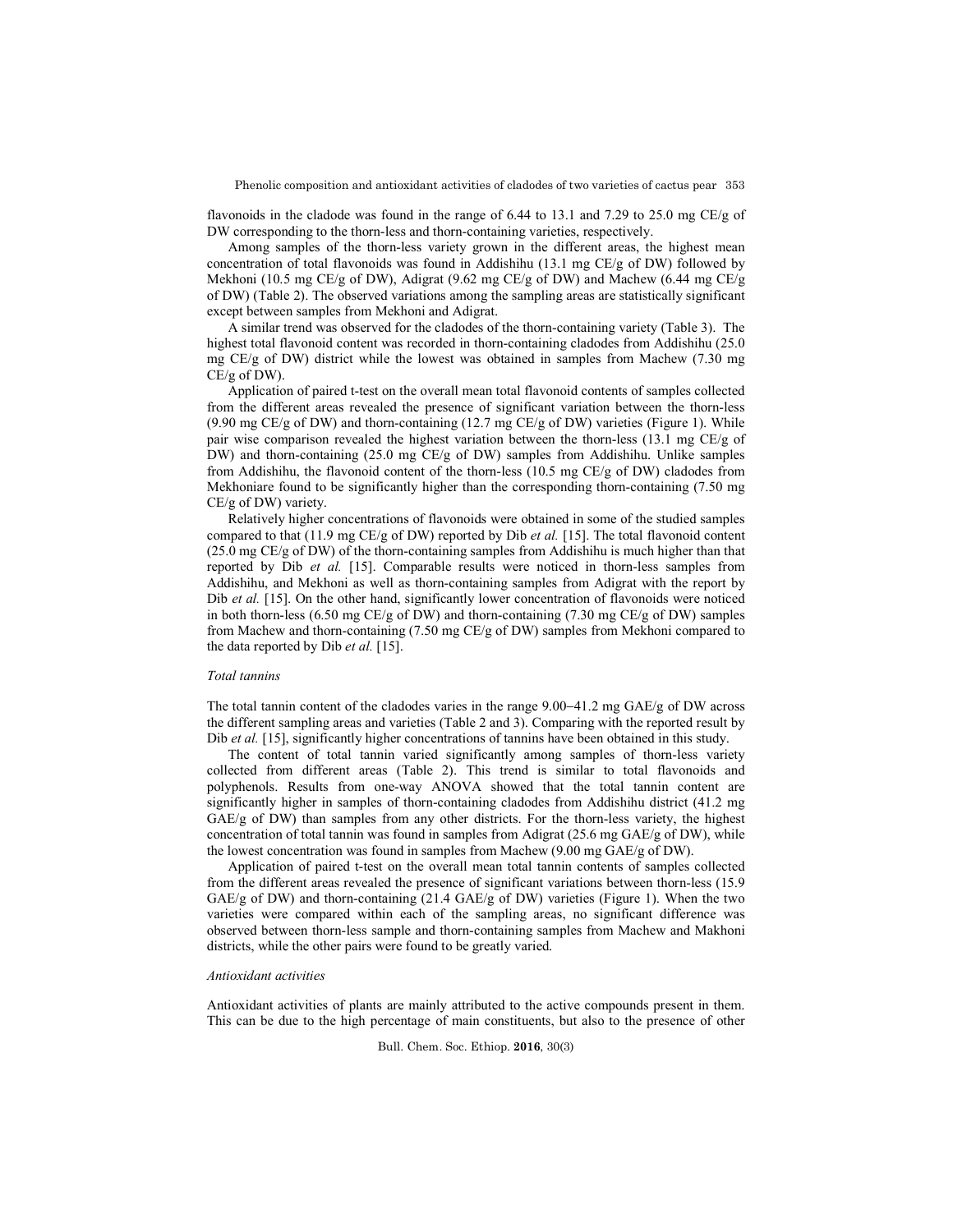### Kiros Haile *et al*.

constituents in small quantities or to synergy among them. In this study, the antioxidant activities of cladodes (*O. ficus-indica*) were determined by the method of DPPH radical scavenging assay. The results were compared with ascorbic acid as a reference antioxidant compound. The results are summarized in the Table 4 and 5, respectively, for thorn-less and thorn-containing varieties of cladodes samples.

Table 4. Antioxidant activities of thorn-less cladode of *O. Ficus-indica*\* .

| Sampling area | Concentration in mg AAE/g of DW | Average $\%$ inhibition $\pm$ SD |
|---------------|---------------------------------|----------------------------------|
| Addishihu     |                                 | $83.5 \pm 2.9^a$                 |
| Adigrat       | 1.48                            | $73.6 \pm 5.4^{\circ}$           |
| Machew        | 0.55                            | $59.3 \pm 1.2$ <sup>c</sup>      |
| Mekhoni       | 0 ዓ7                            | $85.8 \pm 0.7$ <sup>a</sup>      |
|               |                                 |                                  |

\* Similar letters within a column indicates absence of significant difference.

Table 5. Antioxidant activities of thorn-containing cladodes of *O. Ficus-indica*\* .

| Sampling area | Concentration in mg $AAE/g$ of DW | Average $\%$ inhibition $\pm$ SD |
|---------------|-----------------------------------|----------------------------------|
| Addishihu     | 72                                | $83.0 \pm 0.4^{\circ}$           |
| Adigrat       | 0.90                              | $64.4\pm6.2^{\circ}$             |
| Machew        | 0.80                              | $78.7 \pm 1.9^c$                 |
| Mekhoni       |                                   | $85.8 \pm 1.2^a$                 |

\* Similar letters within a column indicates absence of significant difference.

Generally, free radical scavenging and antioxidant activity of phenolics (e.g. flavonoids, tannins) mainly depends on the number and position of hydrogen-donating hydroxyl groups on the aromatic ring of the phenolic molecules, and is also affected by other factors, such as glycosylation of aglycones, other H-donating groups (-NH, -SH), etc. For example, flavonolaglycones such as quercetin, myricetin, and kaemperol, containing multiple hydroxyl groups, have higher antioxidant activity than their glycosides such as rutin, myricitrin and astragalin.

The cladode samples have good antioxidant activity, ranging from  $59.3-85.8\%$  inhibition compared to ascorbic acid (Table 4 and 5). If evaluated in terms of ascorbic acid antioxidant activity the equivalent values ranged from  $0.548-1.73$  mg AAE /g of DW. The results clearly show that cladodes of *O. ficus-indica* could be used as an alternative source among vegetables in terms of antioxidant activity.

Significant variations in the antioxidant activities of cladodes of the same variety have also been observed among some of the sampling areas (Table 4 and 5). The significant difference among the antioxidant activities of the cladode samples is supposed to the effect of ecological parameters like climatic conditions and physiochemical nature of the soil beside cultivar variation.

Correlation between total polyphenol, tannin and flavonoid contents of the cladodes and antioxidant activity were analyzed. A direct correlation between antioxidant activity and polyphenol, tannin and flavonoid contents failed to demonstrate by linear regression analysis  $(r^2)$  $= 0.20 - 0.80$ ). This lack of relationship is in agreement with the literature [31]. It is known that only phenolic compounds with a certain structure and particularly hydroxyl position in the molecule can act as proton donor and show radical scavenging activity [32].

Comparison of total polyphenol, total tannin and total flavonoids content of the Ethiopian cladodes of *O. ficus-indica* with that from other countries is given in Table 6. The total polyphenol and total flavonoid contents of the Ethiopian cladodes are comparable to that of the Algerian cladodes. However, the Ethiopian cladodes contained higher total tannin than the Algerian cladodes. In addition, the Ethiopian cladodes contained much higher total polyphenol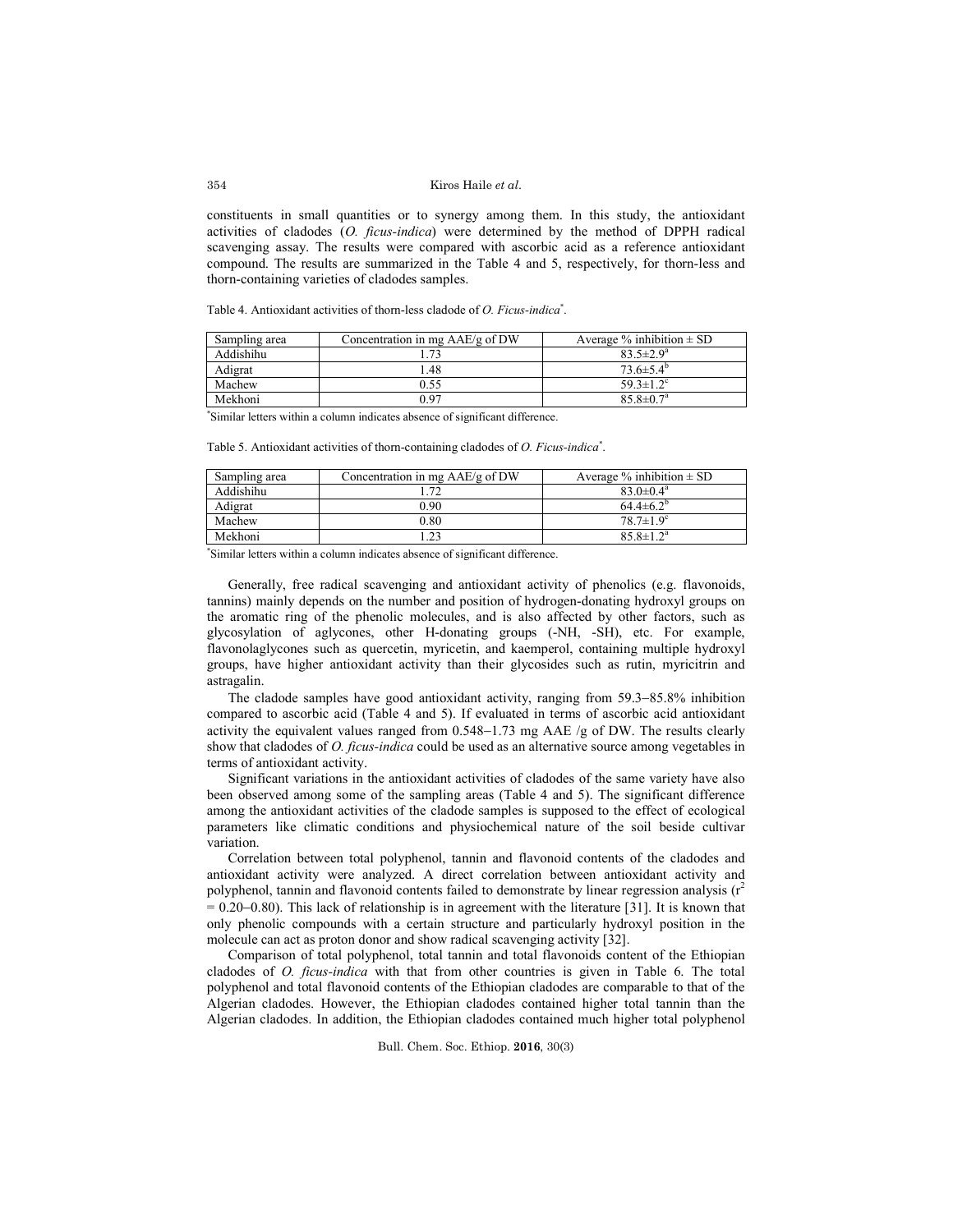Phenolic composition and antioxidant activities of cladodes of two varieties of cactus pear 355

and total tannin than the Spanish cladodes. These variations may be due to differences in geographical locations and climatic conditions.

Table 6. Comparison between the total polyphenol, total tannin and total flavonoid content of the Ethiopian cladodes with that from other countries.

| Country of | Total polyphenol | Total tannin in | Total flavonoid in       | Reference     |
|------------|------------------|-----------------|--------------------------|---------------|
| origin     | in mg GAE/g DW   | $mg$ GAE/g DW   | mg CE/g DW               |               |
| Ethiopia   | $18.0 - 71.4$    | $9.00 - 41.2$   | $6.40 - 25.0$            | Present study |
| Algeria    | 26.7             | 6.40            | 11.9                     | <sup>15</sup> |
| Spain      | 5.70             | -               | $\overline{\phantom{a}}$ | [30]          |
| Spain      | 3.80             | -               | -                        | [30]          |

## **CONCLUSION**

In this study, we report the results of the analysis of the two varieties of Ethiopian cladodes of *Opuntia ficus-indica* for their total polyphenol, tannin and flavonoid contents and antioxidant activities for the first time. The total polyphenol, tannin and flavonoid contents of the cladodes ranged from 18.0-71.4 mg GAE/gDW, 9.00-41.2 mg GAE/g DW and 6.40-25.0 mg CE/g DW, respectively. The antioxidant activities of the cladode samples were in the range of  $0.55-1.73$ mg AAE/g DW. Generally, thorn-containing cladodes samples contained significantly higher total polyphenol, flavonoid and tannin as compared to the thorn-less variety grown in the same area. Furthermore, the geographical origin has been found to have significant effect on the phenolic composition of the cladodes. Compared to other leafy vegetables, Ethiopian cladodes of *O. ficus-indica* are rich in phenolic compounds with good antioxidant activities. Thus, this vegetable can be considered as easily accessible and valuable natural sources of antioxidants and dietary supplements.

# **ACKNOWLEDGEMENTS**

The authors are grateful to the Department of Chemistry, College of Natural Sciences, Addis Ababa University, Addis Ababa, Ethiopia, for providing laboratory facilities and financial support. Kiros Haile is thankful to Wolayta Sodo University (Ethiopia) for sponsoring his study.

## **REFERENCES**

- 1. Hollman, P.C.H.; Hertog, M.G.L.; Katan, M.B. *Food Chem.* **1996**, 57, 43.
- 2. Dai, J.; Mumper, R.J. *Molecules* **2010**, 15, 7313.
- 3. Sudjaroen, Y. *Thai Cancer J.* **2009**, 29, 126.
- 4. Grotewold, E. *The Science of Flavonoids*, Springer: New York; **2006**; p 274.
- 5. Piga, A. *J. PACD* **2004**, 9.
- 6. Brutsch, M.O. *J. Prof. Assoc. Cactus Dev.* **1997**, 130.
- 7. Edward, S.; Demissew, S.; Tadesse, M. *Flora of Ethiopia and Eritrea*, Vol. 2, The National Herbarium, Biology Department, Science Faculty, Addis Ababa University, Ethiopia and The Department of Systematic Botany, Uppsala University, Uppsala, Sweden; **2000**.
- 8. Aregahegn, A.; Chandravanshi, B.S.; Atlabachew, M. *Acta Hort. (ISHS)* **2013**, 979, 117.
- 9. Gebreegziabher, Z.; Tsegay, B.A. *Afr. J. Food Agric. Nutr. Dev. (AJFAND)* **2015**, 15, 10406.
- 10. Medina, E.M.; Rodrı´guez, E.M.; Romero, C. *Food Chem.* **2007**, 103, 38.
- 11. Park, E.H.; Kahng, J.H.; Lee, S.H.; Shin, K.H. *Fitoterapia* **2001**, 72, 288.